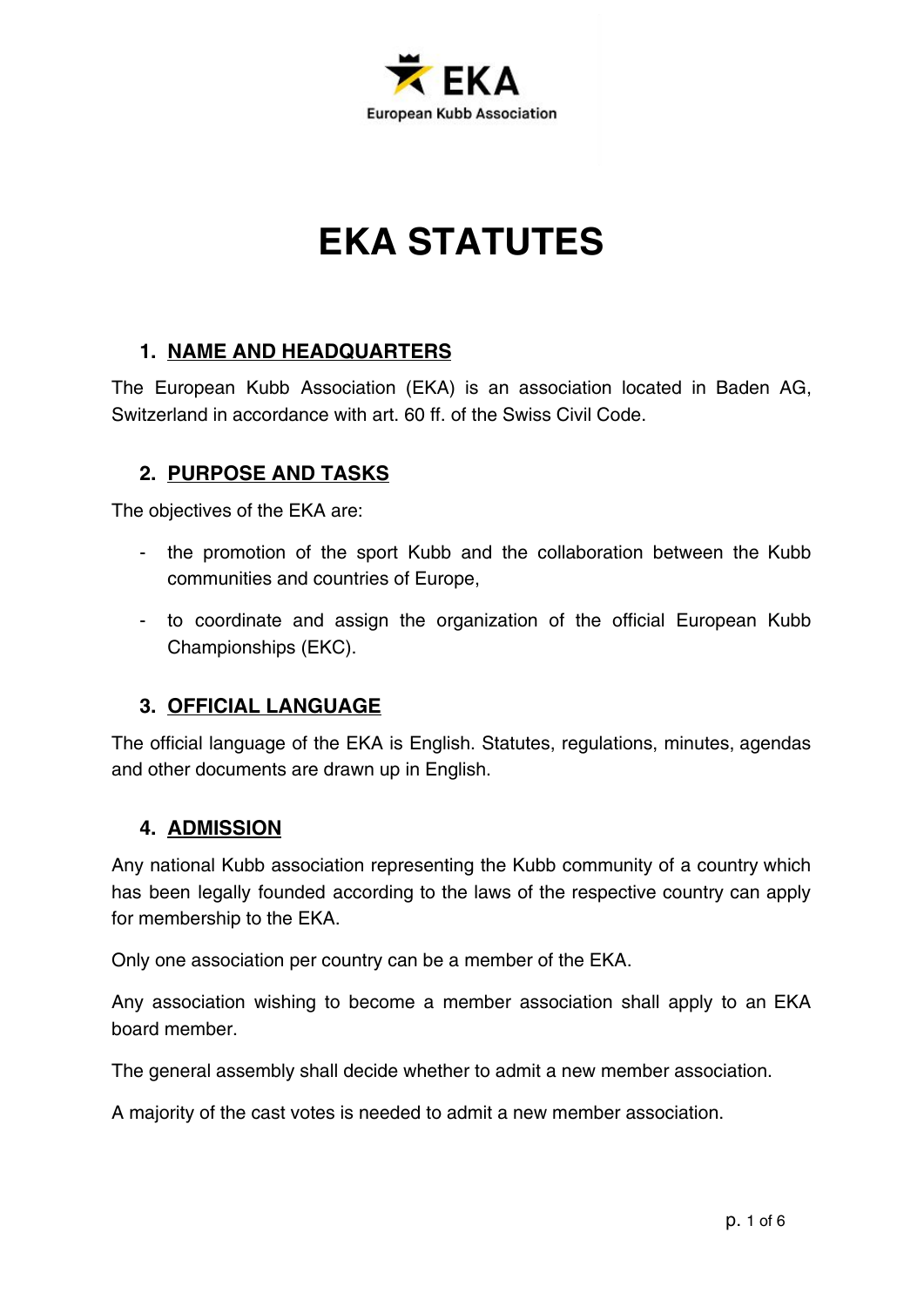

The new member association shall acquire membership rights and duties as soon as it has been admitted. Its delegates are eligible to vote and be elected with immediate effect.

## **5. RIGHTS OF MEMBER ASSOCIATIONS**

Member associations have the following rights:

- to elect or nominate up to three delegates that represent the member association at the general assembly, each delegate has one vote at the general assembly;
- to draw up proposals for inclusion in the agenda of the general assembly;
- to apply for hosting the European Kubb Championships (EKC)

#### **6. RESIGNATION**

A member association may resign from the EKA with effect from the next general assembly. Notice of resignation must reach a board member of the EKA no later than two months before the next general assembly.

The resignation is not valid until the member association wishing to resign has fulfilled its financial obligations towards the EKA.

## **7. EXPULSION**

The General Assembly may expel a member association if:

- it fails to fulfil its financial obligations towards the EKA; or
- it seriously violates the statutes, regulations or decisions of the EKA; or
- it loses the status of an association representing the Kubb community in its country.

A majority of the cast votes is needed to expel a member association.

#### **8. ORGANS OF THE EKA**

The organs of the EKA are the following: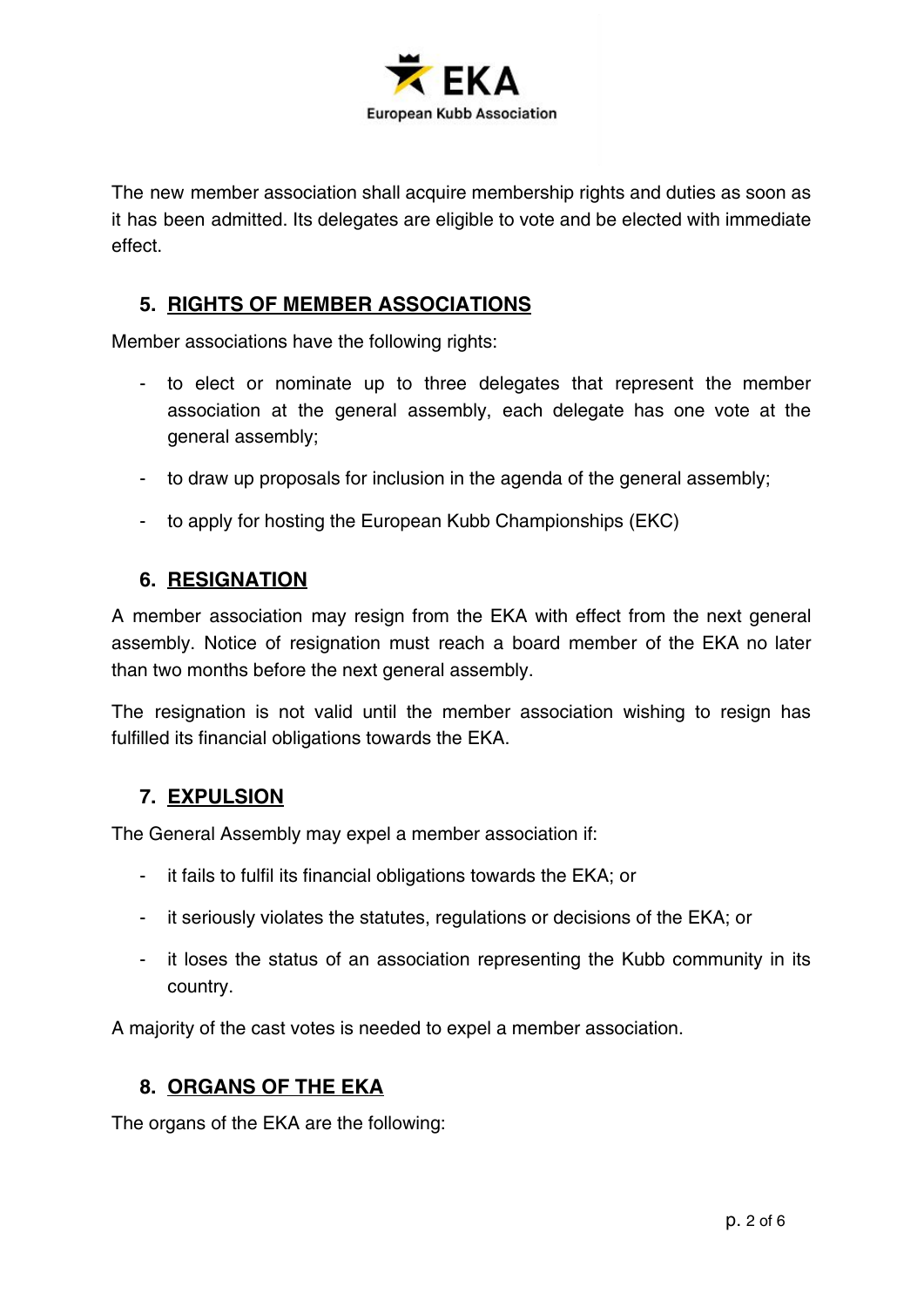

- general assembly;
- executive board,
- committees and working groups

## **9. GENERAL ASSEMBLY**

The general assembly is the supreme organ of the EKA.

The ordinary general assembly shall be held every year. The executive board shall fix the place and date. The member associations shall be notified at least three months in advance of the place and date of an ordinary general assembly.

Each member association is represented by its delegates at the general assembly. Each member association nominates or elects up to three delegates which are allowed to participate and vote at the general assembly. Delegates of the member associations have the right to draw up proposals for inclusion in the agenda of the general assembly.

Each delegate has one vote at the general assembly. Only the delegates present are permitted to vote. Voting by proxy or by letter is not permitted.

The general assembly discusses and votes on:

- the yearly accounts, the budget and the membership fees;
- the discharge of the executive board;
- the approval of the minutes of the preceding general assembly;
- requests relating to modifications of the statutes and the dissolution of the EKA;
- requests relating to modifications of the official rule set of the EKC;
- requests relating to modifications of the overall concept and tournament system of the EKC
- the designation of the host country of the EKC (if applicable);
- requests for admission and expulsion

The general assembly elects amongst the delegates from the member associations: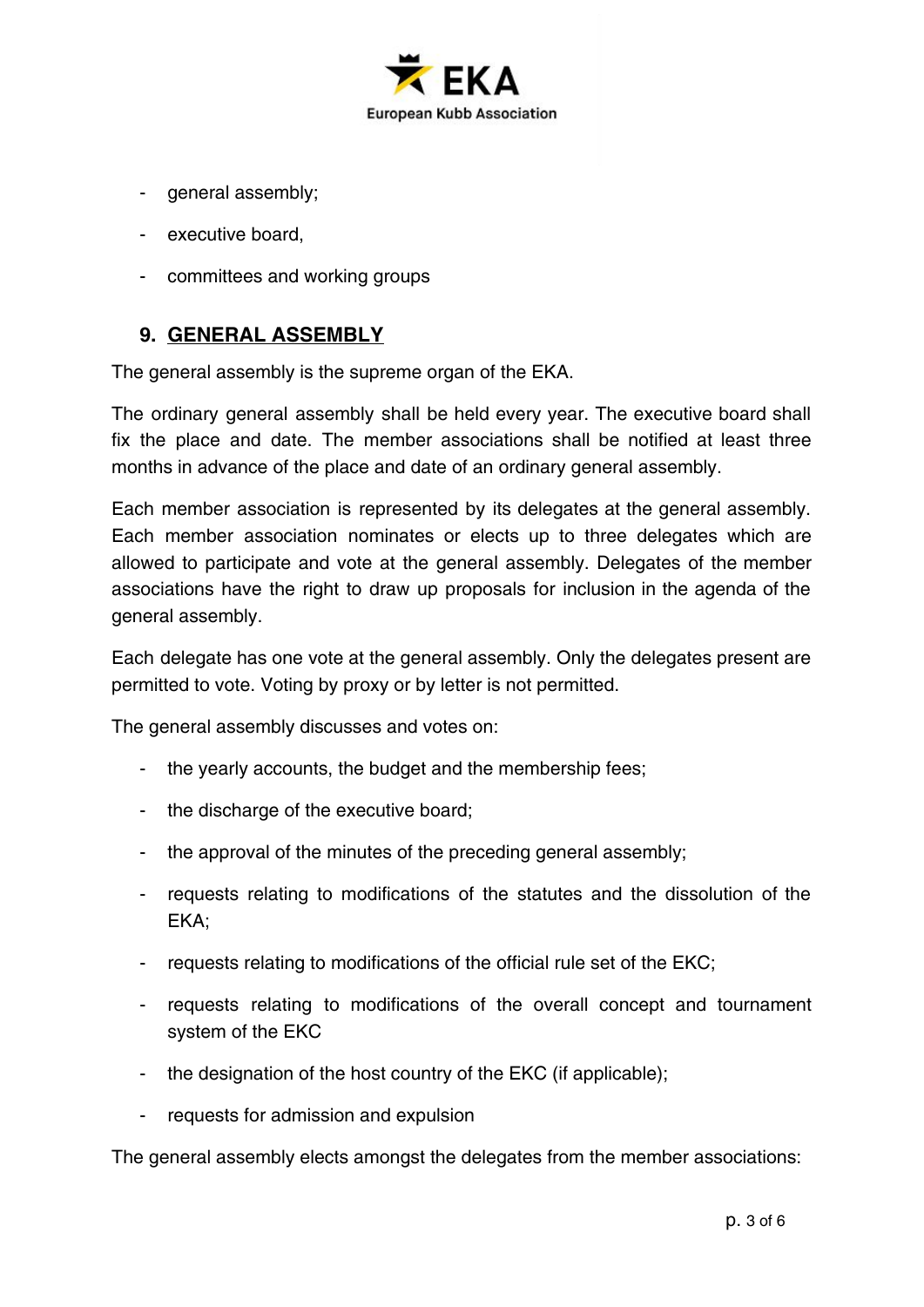

- the president
- the vice-president
- the treasurer
- the secretary general
- and all other members of the executive board

If no other rule for voting is explicitly required by these statutes, a simple majority of all cast votes decides. The president participates in votes and elections; in case of equal votes, she casts the deciding vote.

#### **10. EXECUTIVE BOARD**

The executive board consists of

- the president,
- the vice-president,
- the treasurer,
- the secretary general
- and three other members.

Members of the executive board are elected for a year by the general assembly and must be re-elected or confirmed at each general assembly.

The executive board is in charge of all tasks that are not assigned by these statutes to the general assembly. In particular:

- current affairs and preparation of the general assembly;
- accounting and drawing up the budget;
- care of the list of members;
- outside representation of the EKA;
- constitution of committees and working groups for particular tasks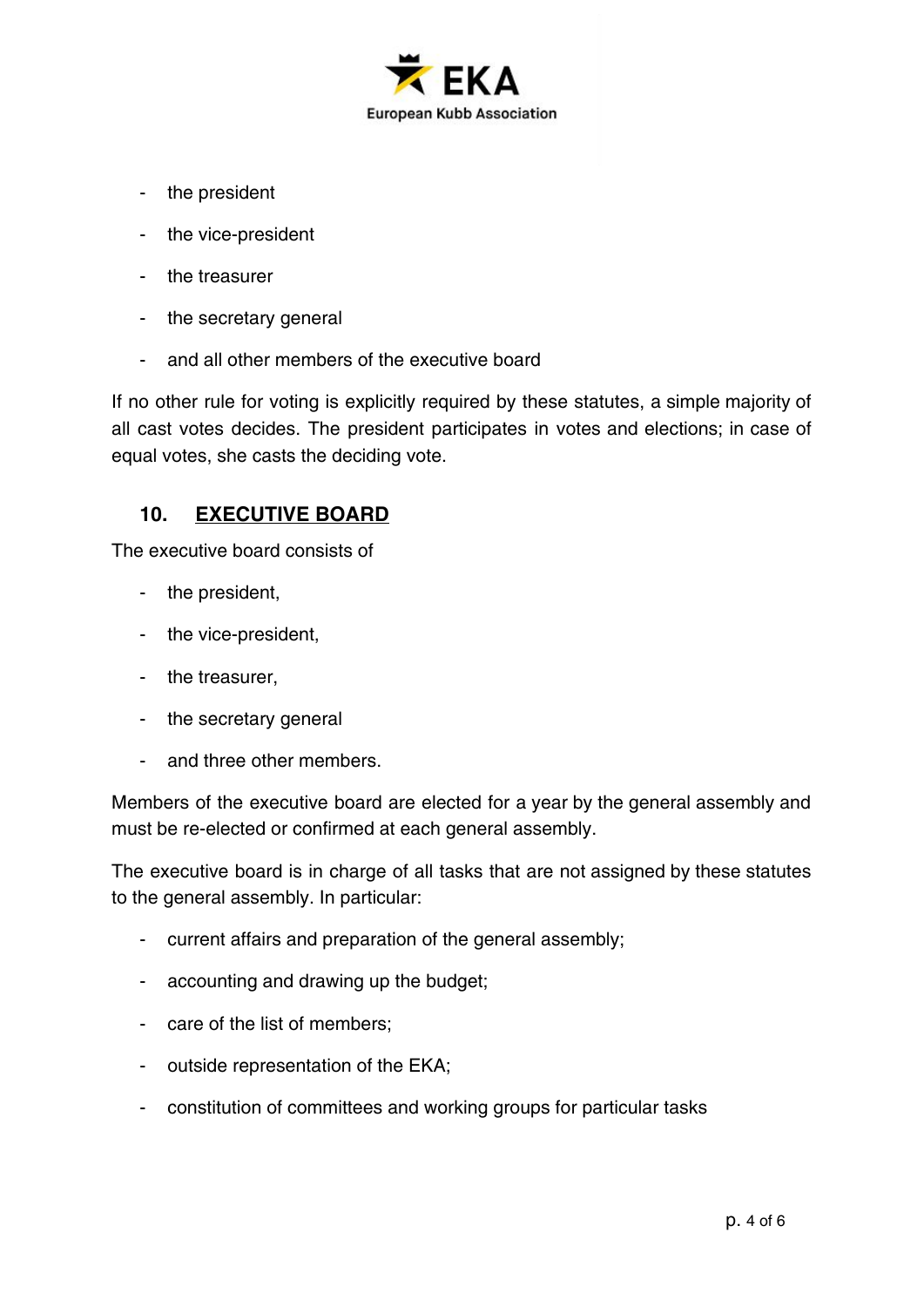

## **11. COMMITTEES AND WORKING GROUPS**

The executive board can define committees and working groups which help running the current affairs.

At least one board member must be part of any committee or working group and is responsible to report to the executive board.

Members of committees and working groups are not elected, can join and leave a committee on request of the responsible board member, and are not required to be delegates of the member associations.

The following list is non-exhaustive and non-authoritative. Committees and working groups may be defined for, among others:

- administration of the EKA website
- public relations and social media
- support for the current EKC organisation committee (typically involving members of the organisation committee of earlier EKC tournaments)

#### **12. EUROPEAN KUBB CHAMPIONSHIPS (EKC)**

Member associations may apply for hosting the EKC. The general assembly votes and chooses from all available applications.

The EKC shall take place in a different country every year and shall be alternately hosted by the member associations of the EKA.

The EKC shall always take place at the first weekend in July.

Players from any country are allowed to participate at the EKC.

The designated member association is responsible for defining an organisation committee for the EKC. A working group defined by the executive board may support and help the current organisation committee to ensure that the overall concept, the tournament system and the EKC experience should be consistent.

The EKC are played according to the official rule set defined by the general assembly of the EKA.